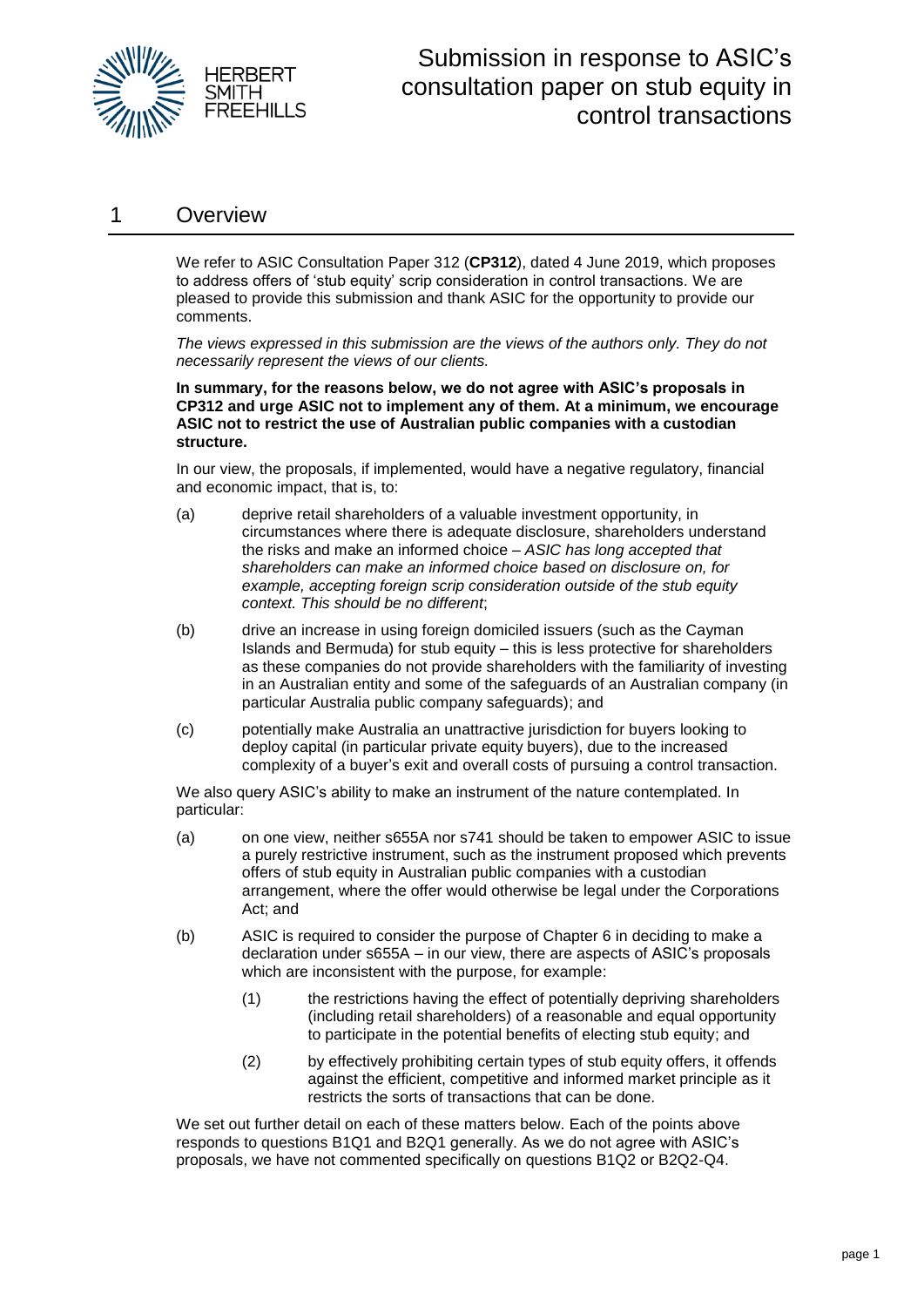

### 2 Depriving retail shareholders of a valuable investment opportunity

#### *Reduced incentive for bidders to offer stub equity depriving retail shareholders of choice*

Stub equity deals are favoured by private equity bidders or acquirers as they provide flexibility in the ownership structure, a potential reduction in the funding required for the acquisition and a mechanism for the bidder to exit smoothly from its investment after a period. These incentives to offer stub equity would be reduced if ASIC's proposals are implemented as they would result in:

- bidders having less flexibility in the type of stub equity they can offer; and
- increased costs and complexity, during their period of ownership of the target as well as on any potential exit, particularly if the takeover rules or disclosing entity provisions apply to the stub equity vehicle.

Accordingly, the impact of ASIC's proposals is that bidders could be discouraged from offering stub equity or otherwise choose to exclude retail shareholders from the stub equity opportunity.

In either case, retail shareholders will be deprived of a valuable commercial opportunity to retain an economic interest in the target and share in the upside of private equity ownership. Relevantly, shareholders are not forced to take the stub equity – they can always opt to take cash consideration (and, in the vast majority of examples, do) – ASIC's proposals deprive them of this choice. Shareholders make this choice on a fully informed basis with knowledge of all material risks.

In addition, shareholders who elect to take up the stub equity will have the rights afforded to them under the relevant shareholders agreement / constitution for the stub equity vehicle. While it is up to bidders to put forward the terms of these documents, and for shareholders to consider if they are acceptable in the shareholders' individual circumstances, these agreements often contain drag and tag rights (allowing minority shareholders to participate in an exit of a major shareholder) and also certain information rights for shareholders.

#### *Shareholders are fully informed and understand the risks*

ASIC's view in CP312 is that, even if shareholders are provided with adequate disclosure (e.g. equivalent to prospectus level disclosure) in connection with their decision to take up the stub equity, that is insufficient. We disagree.

Shareholders make informed choices on the basis of disclosure in all control transactions. For example, in general foreign scrip control transactions (even outside the stub equity context), the bidder makes a wide offer to target shareholders of shares in a foreign company which is:

- not governed under the Corporations Act;
- may have very different (and often less) protections than those available in an Australian company; and
- may not have any takeover protections.

ASIC accepts in that context that provided shareholders are provided with adequate disclosure and understand the differences between the Australian listed scrip they hold and what they are being offered, they are able to make an informed decision as to whether to accept the foreign scrip. Why should it be any different for disclosure in the stub equity context?

In addition, with proper disclosure, the law has long recognised that shareholders can opt out of the protections under Chapter 6 – see, for example, s611, item 7. ASIC's proposal flies in the face of that principle and the adverse impact on an exit transaction where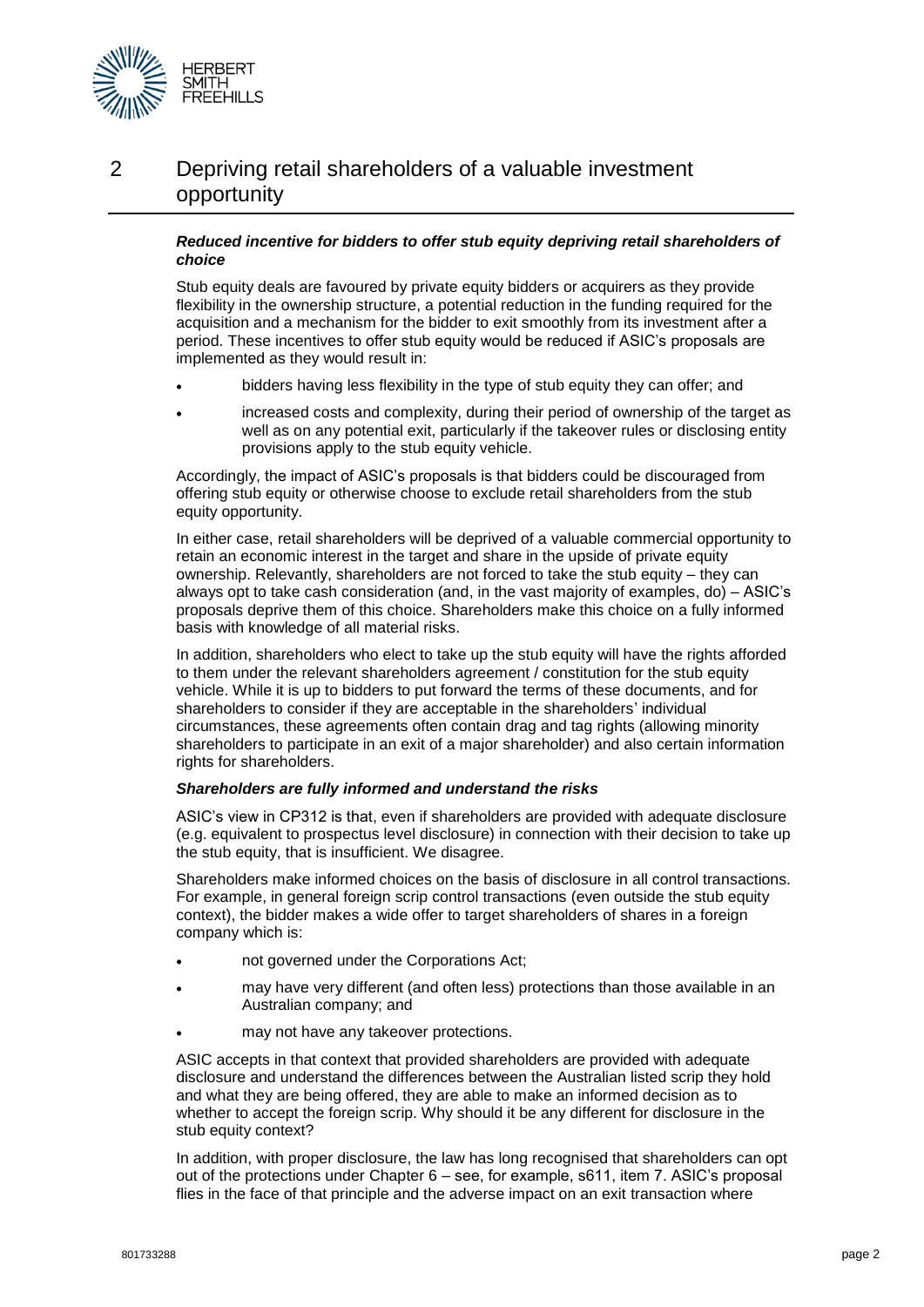

Chapter 6 applies is another reason for bidders to avoid use of an Australian incorporated vehicle (and potentially drive them to foreign domiciled vehicles, as described in section 3 below).

From our analysis of stub equity transactions over the last 10 years, the take-up by retail shareholders of the stub equity is very low, evidencing that disclosure is an effective means for retail shareholders to understand the relative merits of a cash versus stub option. It is likely that only those who wish to take the risks associated with stub equity (in return for potential returns down the track) take up this option. This shows that ASIC's concerns are addressed through full disclosure, without creating the unequal access issues which may arise on ASIC's proposals.

We also are not aware of any specific instances where a retail shareholder has suffered harm as a result of electing the stub equity – in those circumstances, ASIC's proposal seems to be excessive and indeed deprive retail shareholders of choice.

## 3 Drive bidders to use foreign domiciled issuers for stub equity

Prior to 2011, most stub equity deals involved non-Australian stub equity vehicles, usually incorporated in low regulation countries such as Bermuda or the Cayman Islands. However, more recently, we have seen an increase in the use of unlisted Australian companies. This was a positive development for shareholders, particularly retail shareholders, who generally prefer the familiarity of an Australian stub vehicle to a foreign vehicle.

Unfortunately, in light of ASIC's proposal, we are already seeing live time in the market – as a direct consequence of ASIC announcing this consultation process – bidders moving back to foreign domiciled issuers – often selected for their lack of regulation and minority protections – as the stub equity vehicle. This situation is unfortunate for Australian retail investors who may well prefer to hold a beneficial interest in an Australian vehicle through a custodian over a direct interest in a foreign vehicle. It would generally suit the bidder, the target board and shareholders to instead use an Australian public company structure, with a custodian if the number of shareholders in the stub vehicle would otherwise exceed 50. All shareholders would have better protection and the structure would be less costly, meaning less value leakage for shareholders electing to receive stub equity. We query whether there may be adverse tax effects for Australia in driving bidders to use these offshore vehicles. There does not appear to be any form of stakeholder which benefits from ASIC's proposed new policy. Every category of stakeholder seems to be adversely affected.

It is a perverse outcome that ASIC's proposals, in particular proposal B2, which prevents the offer of stub equity in a public company with a custodian, would potentially deprive shareholders of certain safeguards of an Australian public company (such as restrictions on related party transactions, conflicted directors voting, rules for appointment and removal of directors, the requirement to have Australian resident directors, AGMs and periodic financial reporting).

# 4 Potentially make Australia an unattractive jurisdiction for buyers

As described above, ASIC's proposals, if implemented, would result in:

- bidders having less flexibility in the type of stub equity it can offer; and
- if a bidder used an Australian public company as the stub equity vehicle, increased costs and complexity, during their period of ownership of the target as well as on any potential exit, particularly if the takeover rules or disclosing entity provisions apply to the stub equity vehicle.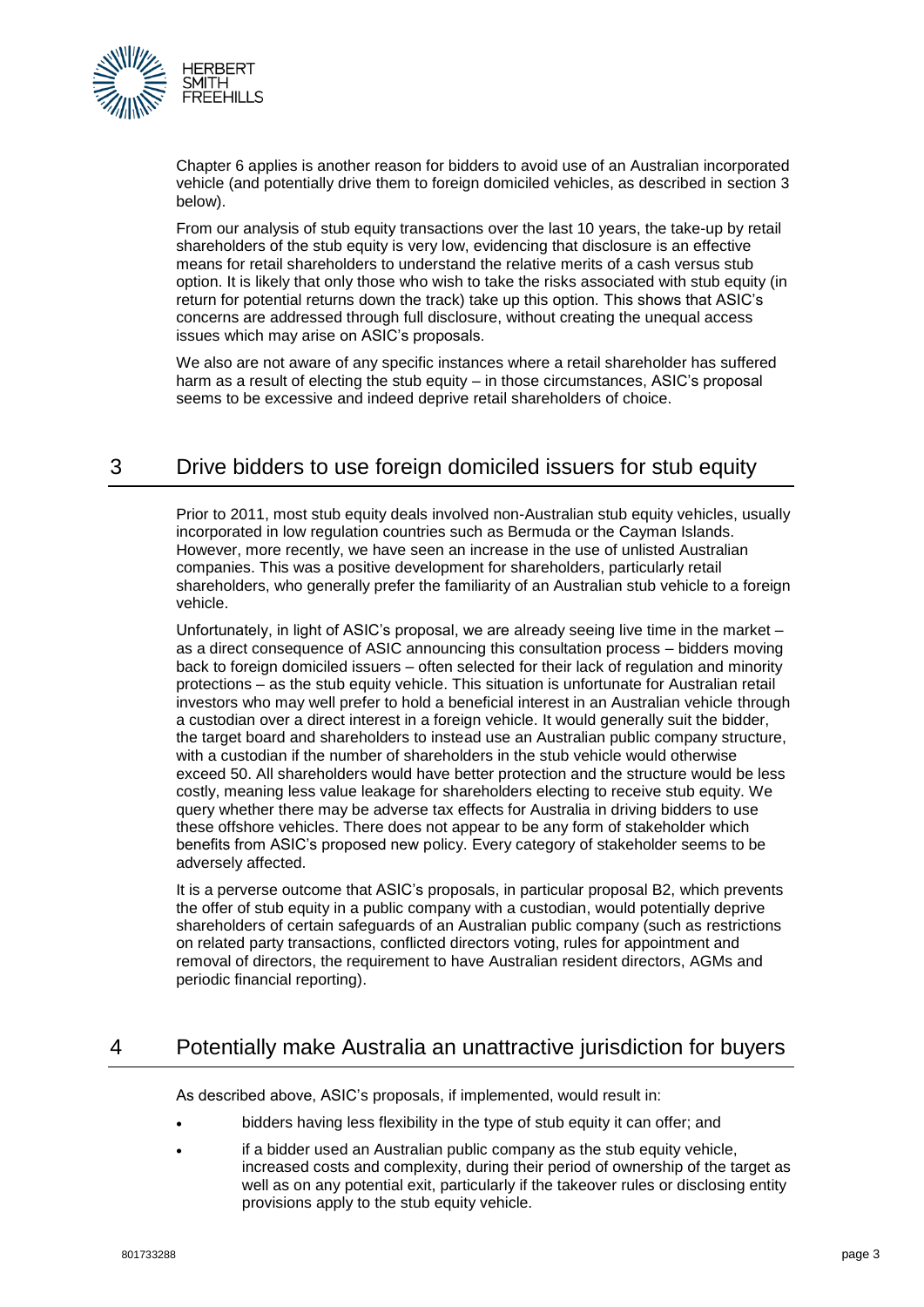

These factors potentially make Australia an unattractive jurisdiction for buyers, in particular private equity buyers, looking for flexibility in ownership structure and a mechanism for the buyer to exit smoothly from its investment.

While it is too early to tell, this could have an unintended consequence of reducing the amount of capital invested in Australia.

## 5 ASIC's ability to make the instrument under s655A

We also query ASIC's ability to make an instrument of the nature contemplated.

On one view, neither s655A nor s741 should be taken to empower ASIC to issue a purely restrictive instrument, such as the instrument proposed which prevents offers of stub equity in Australian public companies with a custodian arrangement, where the offer would otherwise be legal under the Corporations Act.

The proposed instrument is at risk of being potentially found invalid due to repugnancy to or inconsistency with the Corporations Act because it purports to prohibit transactions that the Corporations Act specifically permits.

The provisions under which the proposed instrument would be made can be contrasted to other ASIC powers in the Corporations Act which expressly contemplate that an effect of an ASIC instrument may be to render an offence conduct that would not have been an offence (provided certain procedural requirements are met), and may accordingly be properly construed more narrowly.

There is also a risk that the proposed instrument is construed in such a way that a bidder could elect to simply comply with the Corporations Act and not seek to 'rely' on the proposed instrument. ASIC instruments more commonly provide a benefit on a conditional basis, and there would be myriad examples of persons who had the benefit of the instrument choosing to comply with the unmodified law rather than taking advantage of the instrument.

ASIC is also required to consider the purpose of Chapter 6, as set out in s602, in deciding to make a declaration under s655A. In our view:

- there is nothing about the offer of stub equity in a proprietary company or a public company with a custodian, as part of a takeover (or indeed a scheme), that is inconsistent with s602; and
- indeed, the stub equity scheme or takeover takes place in an efficient, competitive and informed market, shareholders are given sufficient disclosure, and critically, stub equity is offered to all shareholders so they have a reasonable and equal opportunity to participate in any benefits accruing to holders.

There is no policy reason for modifying this current position under the law. Rather, in our view, there are aspects of ASIC's proposals, to change the current position under the law, which are inconsistent with the purpose in s602 and accordingly should not be made. For example:

- for the reasons described in section 2 above, ASIC's proposed restrictions have the effect of potentially depriving shareholders (especially retail shareholders) of a reasonable and equal opportunity to participate in the potential benefits of electing stub equity; and
- by effectively prohibiting certain types of stub equity offers, it offends against the efficient competitive and informed market principle as it restricts the sorts of transactions that can be done.